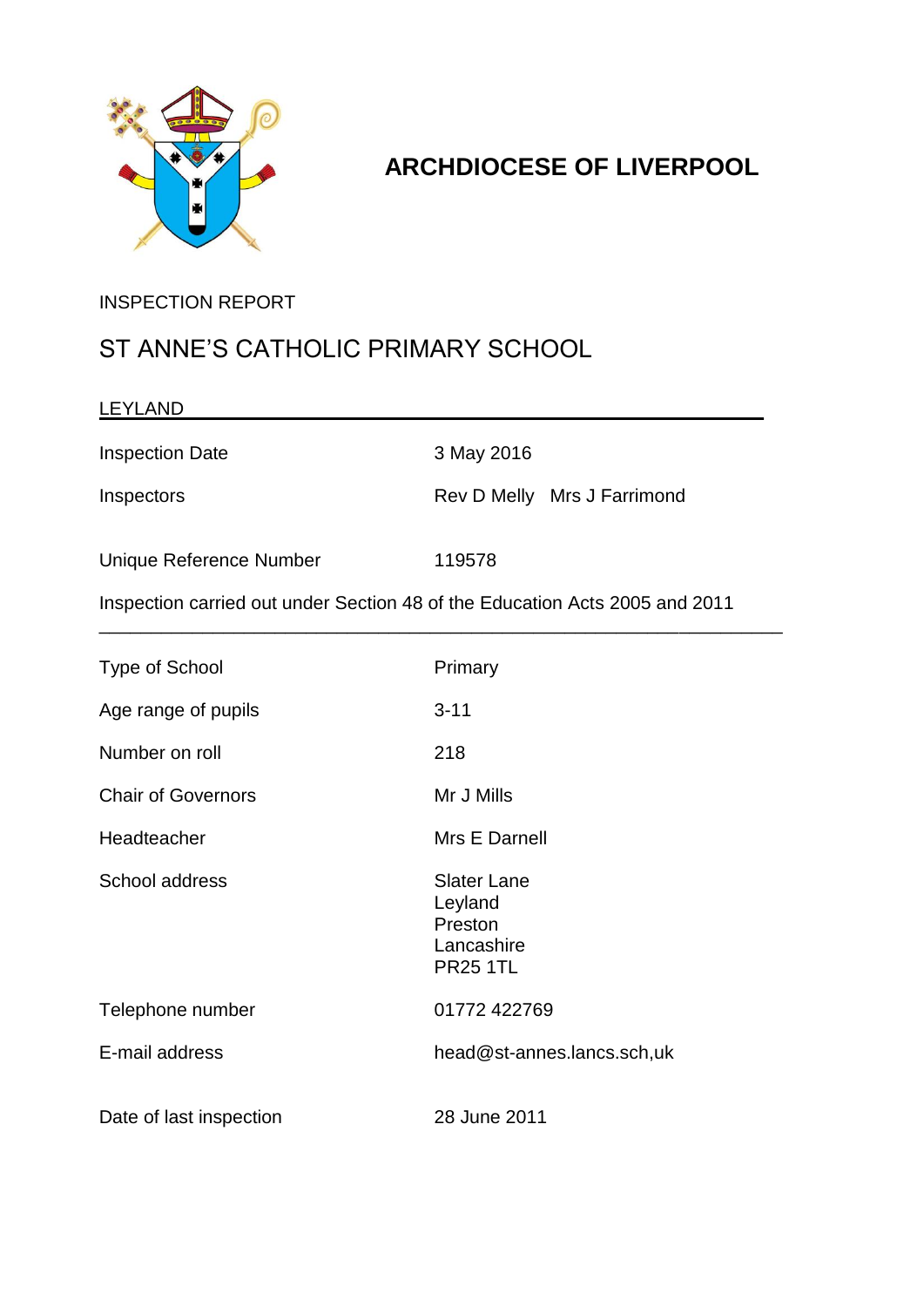# **Introduction**

This inspection was carried out under Section 48 of the Education Acts 2005 and 2011

The report of the inspection is produced for the Archbishop of Liverpool (Code of Canon Law 804 and 806) and for the governors of the school.

The inspectors are members of the Christian Education Department and their associates approved by the Archbishop of Liverpool for this purpose.

## **Information about this school**

- St Anne's school is an average sized Catholic Primary School situated in Leyland serving the parish of St Mary.
- There are 216 children on roll of whom 141 are baptised Catholic, 32 come from other Christian denominations, 2 are from the Orthodox tradition and 41 have no religious affiliation.
- There are 13 teachers of whom 8 teach Religious Education and 5 have a suitable qualification in Religious Education. Eight teachers are baptised Catholic.
- Since the last inspection a new headteacher and a new Religious Education have been appointed and there have been significant staffing changes.

#### **Key for inspection grades**

- Grade 1 Outstanding
- Grade 2 Good
- Grade 3 Requires Improvement
- Grade 4 Inadequate

© 2016 copyright – Archdiocese of Liverpool. This document may be reproduced in whole or in part for non-commercial educational purposes, provided that the information quoted is reproduced without adaptation and the source and date of publication are stated.

\_\_\_\_\_\_\_\_\_\_\_\_\_\_\_\_\_\_\_\_\_\_\_\_\_\_\_\_\_\_\_\_\_\_\_\_\_\_\_\_\_\_\_\_\_\_\_\_\_\_\_\_\_\_\_\_\_\_\_\_\_\_

Further copies of this report are obtainable from the school.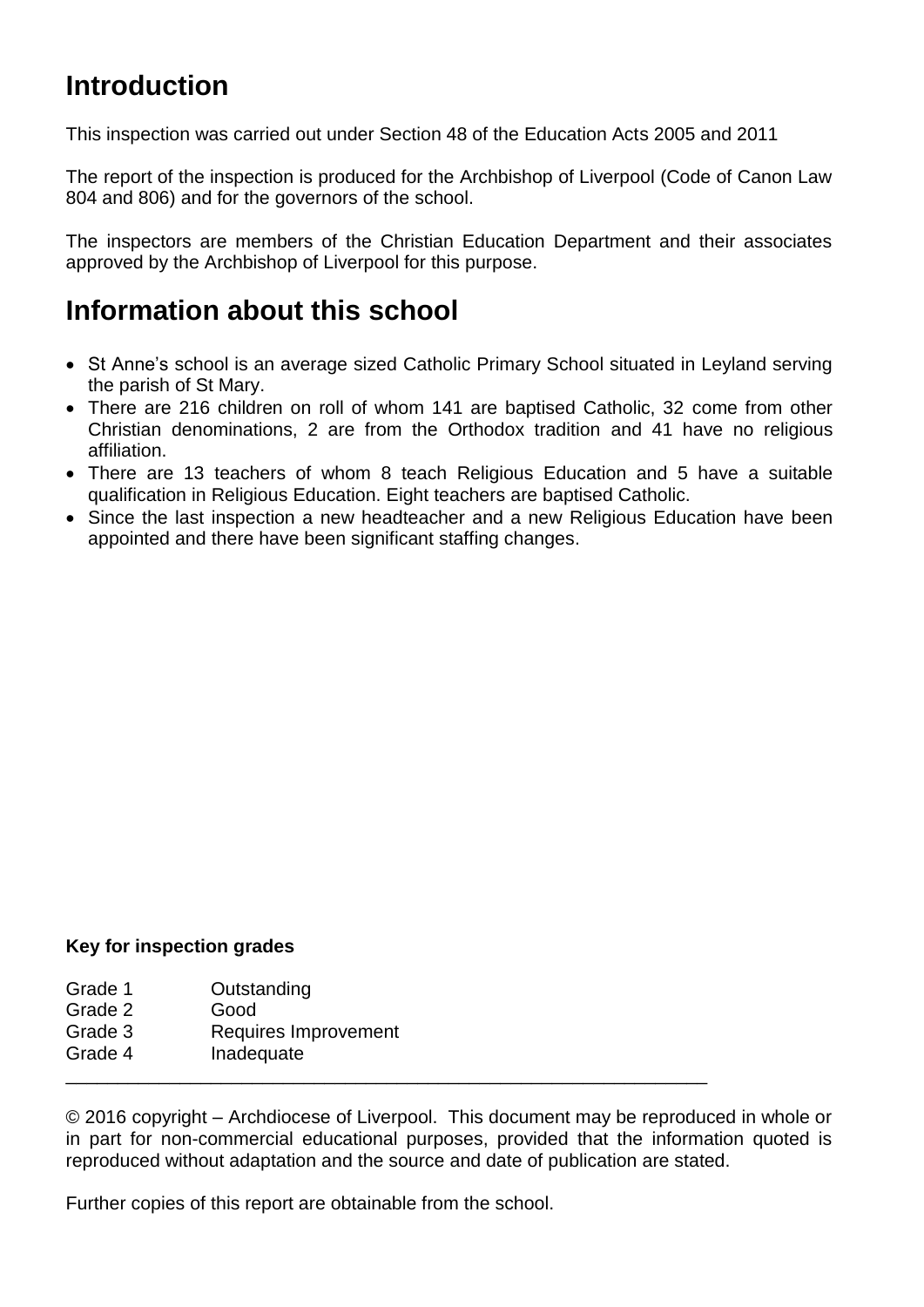# **Overall effectiveness:**

St. Anne's is an outstanding school in providing Catholic Education.

# **Inspection Judgements**

**The extent to which the pupils contribute to and benefit from the Catholic life of the school.**

- The extent to which the pupils contribute to and benefit from the Catholic life of the school is outstanding.
- Pupils know and understand the school's Mission Statement and understand the part they play within it. They are constantly involved in its evaluation.
- Pupils have an outstanding sense of belonging to the school community and value and respect each other.
- Pupils are encouraged to take on roles of responsibility in the school and wider community. They are members of the school council, house captains and play leaders. They also take responsibility for planning and leading Collective Worship.
- Pupils are actively involved in developing the Catholic character of the school by the way they live out the Mission Statement, the way they treat each other and by their participation in school Masses and Collective Worship.
- Pupils benefit from participation in away days and retreat activities. They have experience of a residential stay in Hothersall Lodge in Longridge. They have also had a retreat day experience in the local high school.
- Pupils have a good sense of right and wrong and apply this in their personal relationships. They take an increasing responsibility for themselves and their actions. The THINK Board on the playground allows for a valuable restorative approach where children resolve their own issues.
- Education for pastoral care and personal relationships has fostered positive attitudes in pupils. A considerable amount of effort has been put into this area of the curriculum recently.
- They praise and acknowledge the contribution of others. They show a readiness to embrace and celebrate their lived experiences.
- Pupils are involved in service to the local faith community. They are very much involved in the parish of St Mary. They visit a local home for the elderly. They have been involved with the local Tesco. They also hold open mornings for the local community. They show respect and understanding of other faiths and religions. They show concern for those who are less well off, readily and eagerly supporting such charities as CAFOD, Nugent Care and the Toilet Twinning!
- Pupils embrace opportunities to meet their potential in all aspects of school life. They certainly aspire to be more.

#### **How well pupils achieve and enjoy their learning in Religious Education**

- Pupils' achievements and enjoyment in Religious Education is Outstanding.
- Their attainment in Religious Education is overall Outstanding.
- They make outstanding progress in relation to their starting points and capabilities.
- On entry to school many children have a limited knowledge and understanding of the Catholic faith.
- There is no difference in performance between pupils of different gender.
- Outcomes for pupils with additional or special needs are very good.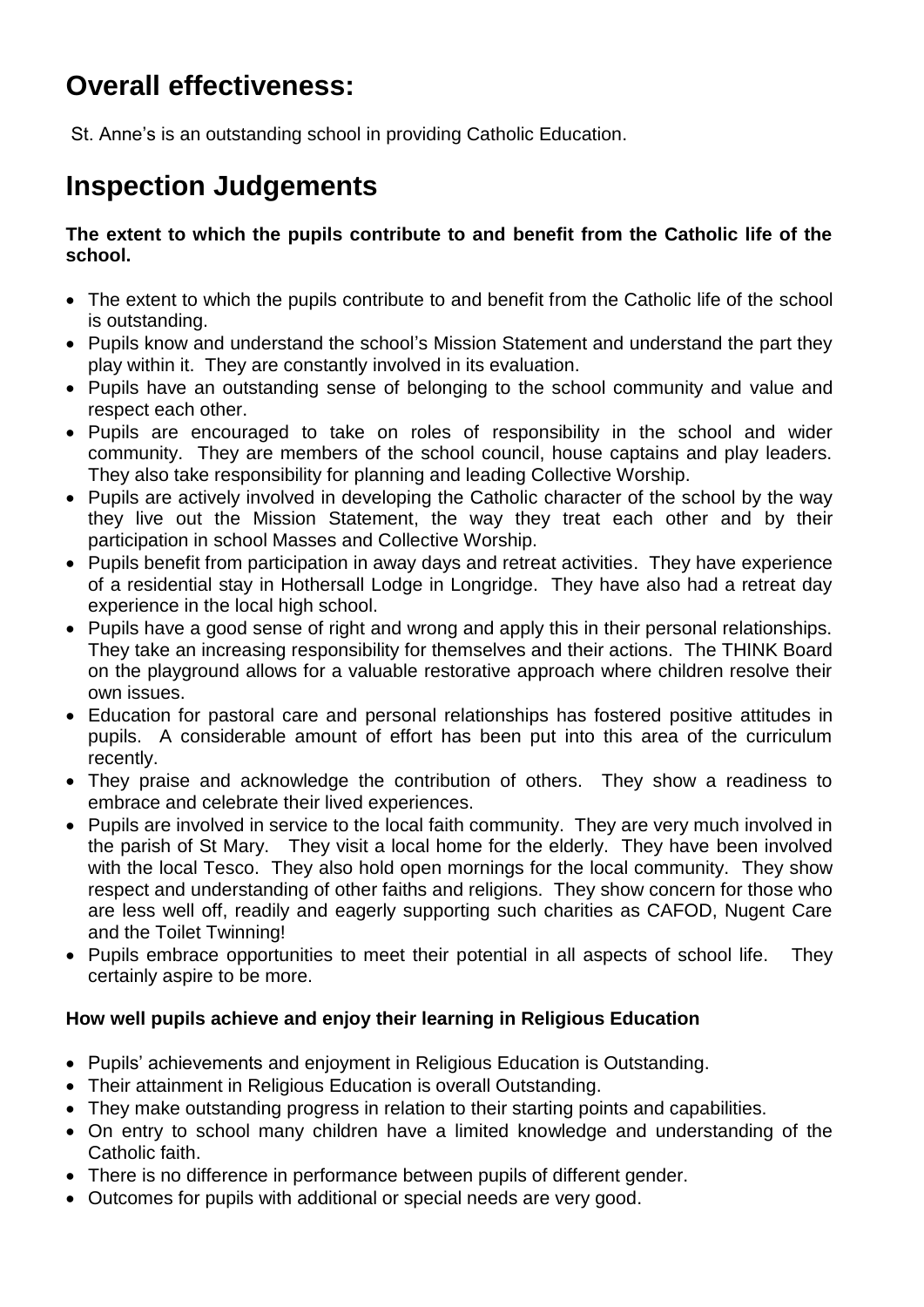- Analysis of assessments undertaken provides evidence of pupils generally attaining appropriate levels for their age and stage of development in each key stage.
- Pupils are becoming increasingly more religiously literate. Their knowledge, understanding and skills are developing appropriate to their age or capacity.
- They are developing the skills that enable them to reflect spiritually, think ethically and theologically and are becoming more aware of the demands of religious commitment in everyday life. Events such as 'Day of Many Colours' encourage the children to recognise their uniqueness at the same time as coming together, no matter how different.
- Pupils' engagement in and enjoyment of their learning is outstanding as shown by their interest, enthusiasm and behaviour.
- Pupils are encouraged to work independently and collaboratively.
- Pupils are anxious to learn and improve their knowledge, understanding and skills as they become independent learners.

#### **How well pupils respond to and participate in Collective Worship**

- Pupils' response to and participation in Collective Worship is Outstanding.
- They show great interest, respond very well and actively participate in Collective Worship.
- They act with reverence and are keen to participate in a variety of gatherings.
- Pupils' knowledge of prayer and liturgy is increasing.
- They are becoming familiar with a variety of prayer styles. They appreciate and are open to the Word of God in the scriptures. This is well proclaimed.
- They sing very joyfully, reflect in silence and join in community prayers appropriately and with confidence.
- They are becoming increasingly more confident preparing and leading worship from their earliest years.

#### **The quality of teaching and how purposeful learning is in Religious Education**

- The quality of teaching and purposeful learning in Religious Education is outstanding.
- It is effective in ensuring that pupils are interested and engaged and make outstanding progress.
- Teachers display excellent subject knowledge and deploy a range of teaching styles to motivate and inspire pupils.
- Teaching encourages pupils' enjoyment of and enthusiasm for Religious Education.
- Teachers take into account pupils' prior learning when planning so that the work consolidates, builds on and extends their knowledge and understanding.
- Teachers provide opportunities for pupils to work independently and collaboratively. Excellent use is made of time and resources including other adults and Information and Communication Technology to maximise learning.
- Pupils are informed of their progress and how to improve both orally and through written marking. A more consistent approach to the marking of children's work and the addressing of next steps needs to be considered. Effort and achievement are celebrated.
- The assessment of pupils work in Religious Education is very good.
- The school has effective assessment strategies, which provide accurate and detailed information on the achievement of all the pupils.
- Teachers are able to identify how well pupils are achieving and tackle underachievement.

#### **The extent to which the Religious Education Curriculum promotes pupils' learning**

 The extent to which the Religious Education Curriculum promotes pupils' learning is Outstanding.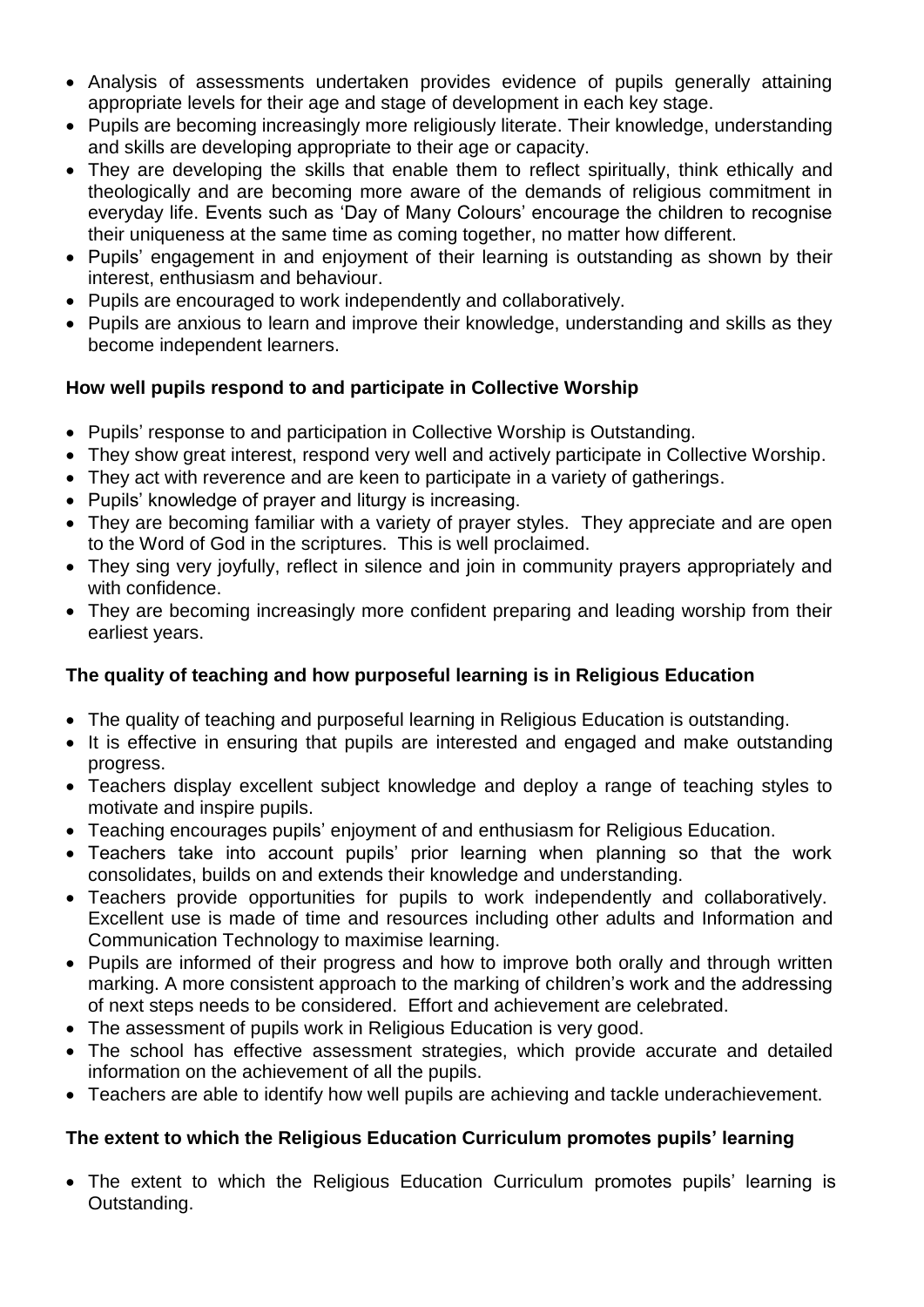- The curriculum is outstanding in meeting pupils' needs.
- The school using the *Come and See* programme recommended by the Archdiocese meets the requirements of the Curriculum Directory for Religious Education. Appropriate levels of the programme are being followed in different classes. This ensures complete Religious Education entitlement for each child and meets National and Archdiocesan requirements.
- Of the total curriculum time 10% is allocated to Religious Education. This fulfils the requirements of the Bishops of England and Wales.
- Planning ensures full coverage of the Religious Education programme. Imaginative and well planned strategies are deployed to enrich pupils' learning.
- The school implements new curriculum developments as appropriate.
- Enrichment activities such as the retreat day, residential experience and the many after school clubs have a positive impact on the curriculum.
- The Religious Education curriculum provides outstanding opportunities for pupils' spiritual, moral development and vocation.
- The curriculum is customised to meet the needs of groups and individuals.
- Children have explored the beliefs and values of other faiths and religions. This helps to promote tolerance and respect for those who think differently.

#### **The quality of Collective Worship provided by the school.**

- The quality of Collective Worship provided by the school is very good. It reflects the Catholic character of the school and takes into account the variety of faith backgrounds among the pupils.
- Collective Worship has a very high profile and is central to the life of the school.
- Collective Worship plays a key part in meeting the spiritual needs of the pupils. Opportunities are provided to enable full, active and conscious participation of the whole school community.
- Children are enabled to pray formally and informally using a variety of prayer methods and styles.
- The school has provided opportunities for staff to develop the skills in planning, leading and evaluating Collective Worship.
- The teachers are providing the necessary resources and opportunities to help children to develop the skills necessary to plan, lead and participate in Collective Worship and to evaluate it effectively.
- Opportunities are provided for parents, carers the local and wider faith communities to participate in a variety of celebrations of the *Come and See* programme and the Church's liturgical year.

#### **How well leaders, governors and managers promote, monitor and evaluate the provision for the Catholic life of the school and plan and implement improvement to outcomes for pupils.**

- Leaders, governors and managers are outstanding in promoting monitoring and evaluating the provision for the Catholic life of the school and in the way they plan and implement improvement to outcomes for pupils.
- This is reflected in the school's own Mission Statement. All who form part of the school community including parents, clergy, governors and children are always involved in the development and review of the Mission Statement. Its aims and practical objectives direct and guide every aspect of school life and are a useful tool by which the school can evaluate its effectiveness.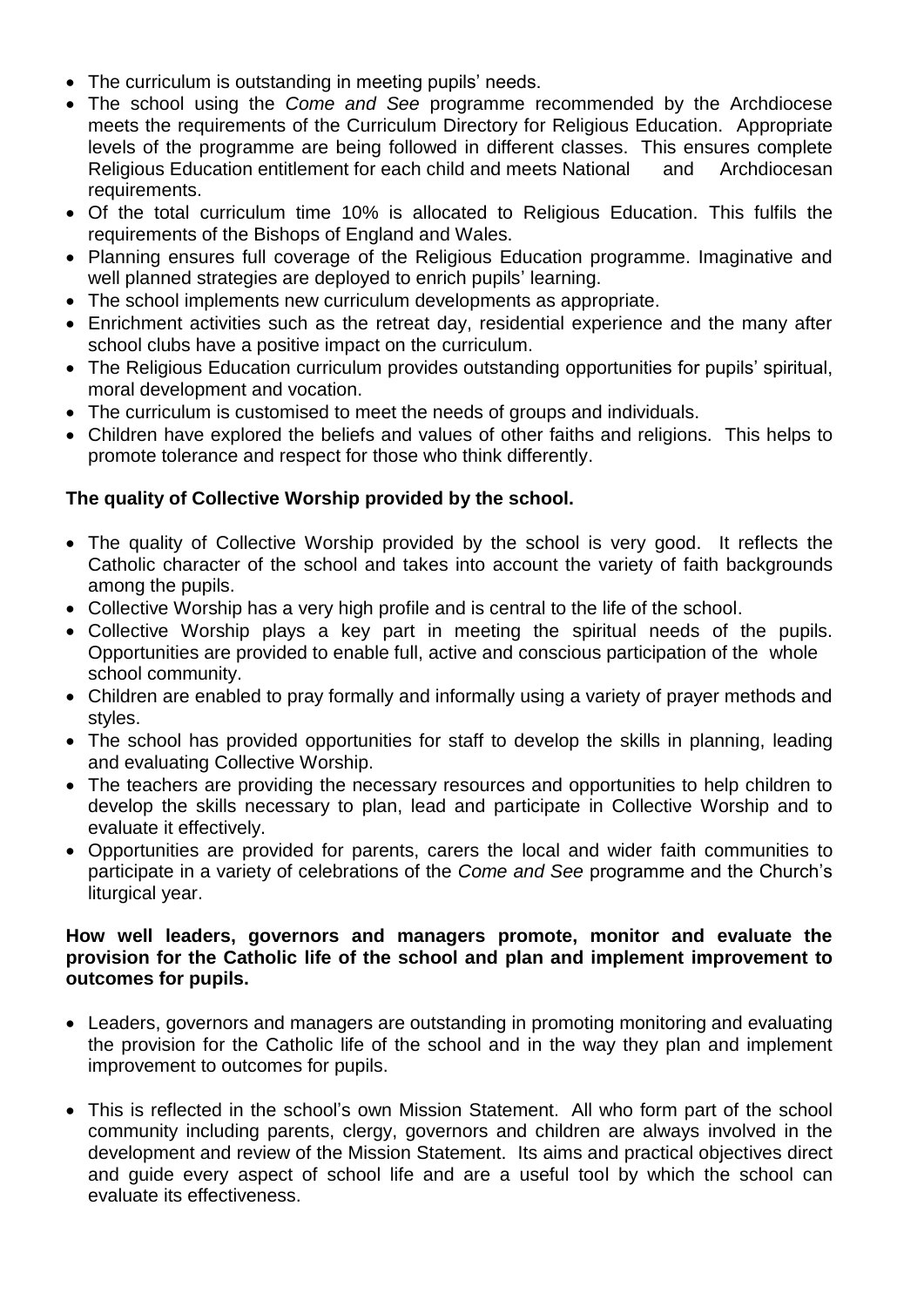- Leaders, governors and managers are outstanding in the way they use monitoring data to evaluate the schools performance, celebrate, and plan future improvements.
- Outstanding opportunities are provided for the staff and pupils to play an active part in Catholic life and Mission of the school especially in the way they respect and treat each other. They know, own and live out their Mission Statement.
- The Self Evaluation Document provides evidence of the schools monitoring, searching analysis and self challenge.
- Their analysis provides a basis to celebrate the school's strengths and outlining areas for development. The SED is very comprehensive and thorough and obviously has a great impact on the Catholic life of the school.
- The school provides outstanding induction and in-service training to enable staff to further understand the Church's Mission in Education and play their unique part in it. They make full use of the opportunities for development offered by the Department for Christian Education.
- The quality of Collective Worship is a priority for the school. They have recently put great effort into its development. It is effectively monitored and evaluated by leaders, governors and managers. A very good up to date policy is in place.
- Opportunities for spiritual and moral developments are provided for staff. Use is made of the *Come and See for Yourself* section of the programme. There are also other opportunities offered which give teachers time to reflect.
- Leadership at all levels respects difference, values diversity and ensures equal opportunities for all.
- Prayer, worship and the liturgical life of the school reflects and respects the religious diversity within the school.
- There are very positive relationships at every level within the school.
- Parents are consulted regularly and involved in a variety of ways in the life of the school. They are kept well informed about the life of the school and are invited to assemblies and Masses.
- Governors are outstanding in fulfilling their responsibilities. They have effectively helped to shape the direction of the school through the generous sharing of their time and expertise. The contribution of the priest is particularly appreciated.

#### **How well leaders, governors and managers promote, monitor and evaluate the provision for the Religious Education of the school and plan and implement improvement to outcomes for pupils.**

- Leaders, governors and managers are outstanding in promoting, monitoring and evaluating the provision for the Religious Education of the school and in the way they plan and implement improvement to outcomes for pupils.
- Monitoring data is used effectively to evaluate the schools performance and plan for future improvements.
- There is a robust programme for the monitoring and evaluation cycle.
- Teaching and learning is monitored regularly and appropriate feedback and support given as necessary. Good practice is shared and celebrated.
- Continuing professional development opportunities are provided for all.
- Assessment information is collated and tracked by the subject leader and shared with the leadership team, governors and parents. She hopes to involve more staff in the tracking process in the future.
- Formal assessment tasks are undertaken in line with Archdiocesan guidance.
- The subject leader is very conscientious and is outstanding in quiding Religious Education. She shows extra ordinary commitment and introduces new initiatives when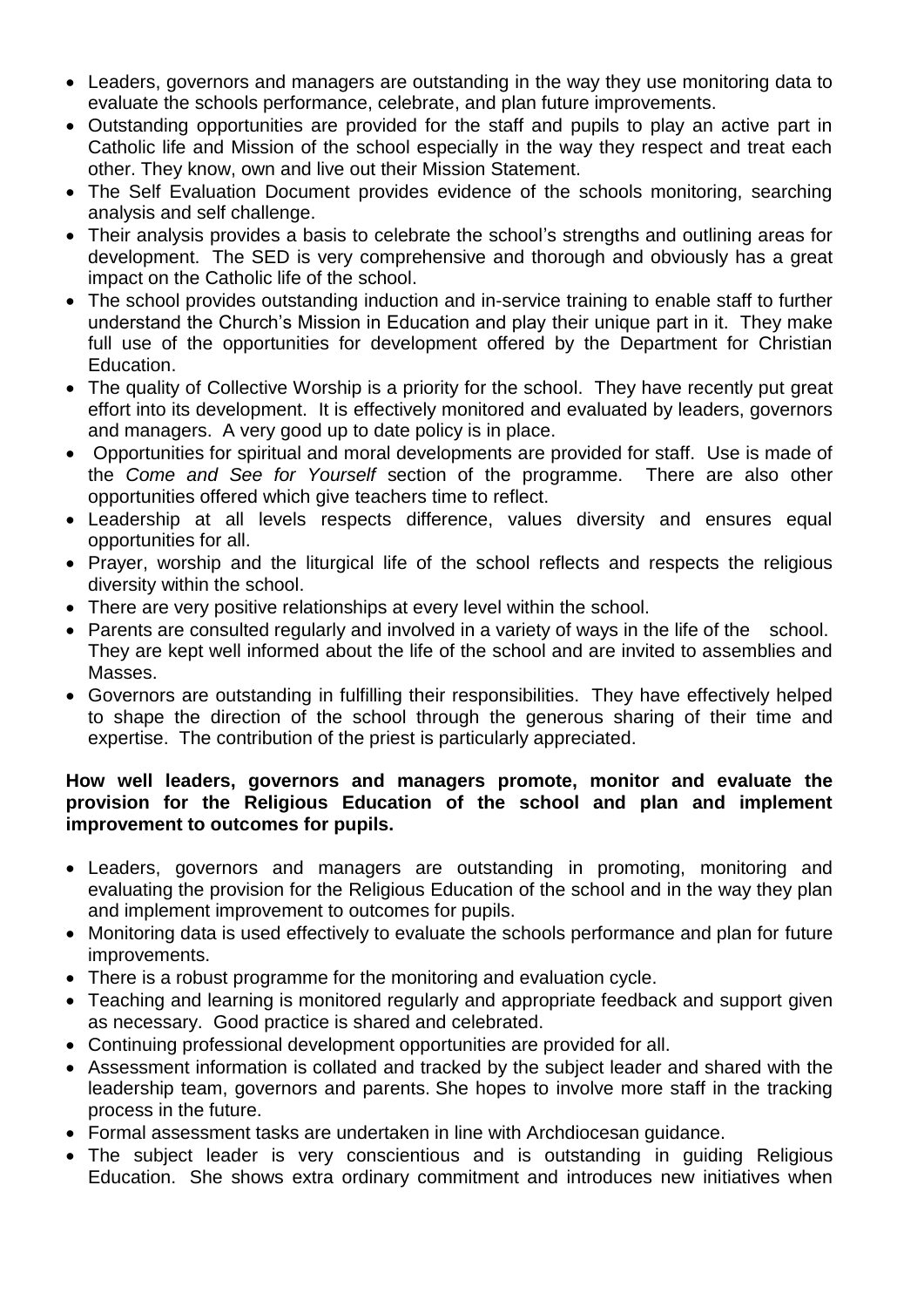appropriate. Outstanding documentation guides and directs all staff in the delivery of the subject. This is updated as necessary.

- The Self Evaluation Document is rigorous in identifying targets, timescales and lines of accountability.
- Curriculum outlines are provided for parents who are consulted on different issues depending on the topic being covered.
- Achievement and effort are regularly celebrated.

## **What the school needs to do to improve further?**

- Address the areas identified in the SED, particularly the development of the assessment already in place, giving more ownership to staff.
- Ensure there is a more consistent approach to the use of driver words throughout the whole school. Share the good practice where this is already effective.
- Increase the evidence of differentiated tasks.